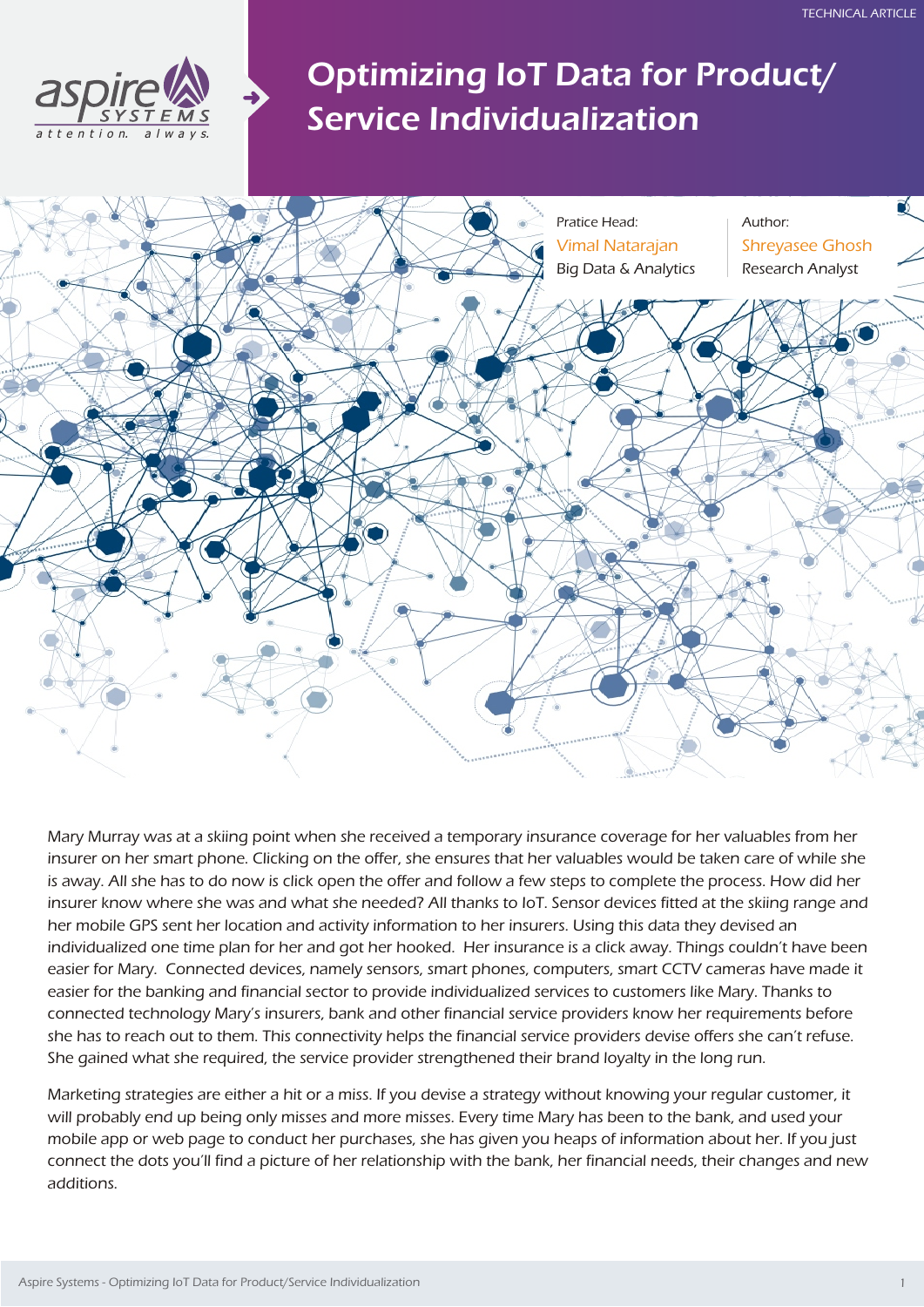## IOT - CONNECTING THE DOTS AND INDIVIDUALIZING CUSTOMER EXPERIENCE

There are many devices to help you connect the dots like sensors, POS, web and mobile applications. These are adequately and generously flooding your data storage with information. This information needs sorting to get a profile of your customer and their expectations. Gartner forecasts that the usage of connected things will reach 20.8 billion by 2020. Also that, 5.5 million things will get connected every day in 2016. Customers are looking forward to a 'Phygital' experience and rightly demanding it. The right analytics will not only help you retain customers but will also bring in new ones with targeted marketing. Recently technology company Edo has entered a partnership with Visa Europe. They have introduced Edo's patented cards for card linked marketing offers. These cards when used will provide the customers with instantly redeemable offers from the stores they are in. With such tailored services for individuals, people are bound to look forward to choosing you over competitors. Every message will generate a click and response.

### CUSTOMER 720

People expect seamless experiences now, when they buy a car, they expect that by analyzing their data their banks will automatically offer them insurance. Customers expect you to know even their last minute decisions. Thankfully, digital devices like smart phones and digital bracelets (i.e. apple watch) help you keep track of their decision making processes so that you are ready. IoT helps you not only to get internal data about each customer using your own pages and transaction history, it also helps you to keep track of data like social media, news and customer discussions about your product and services. You know every time your product or brand is being mentioned. You get a 720 degree view of the customer with both your internal channels and from public channels that you don't own. In today's data driven marketing scenario IoT enables you to achieve the data that helps you to provide effective customer engagement.

### TARGETED MARKETING

Even in a diverse demographic area, with connected devices, you are able to form marketing strategies that would bring in new customers. The strength of marketing lies in knowing who you are marketing for. Analyzing IoT data will give you a finer picture of the target customers in the market along with their buying habits. Take telematics for instance, fitted into a car this device will provide data to the insurance provider about the driving quality of the driver. How many miles does he cover? Is he a reckless driver? Does he abide by speed limits? Now, an insurer can charge him based on those parameters, rather than generalizing all good and bad drivers alike. The insurer can also plan and offer rewards for good drivers and gain loyalty. Another way IoT is helping targeted marketing is by product and service tracking. By tracking the reaction of market and individual customers about a specific product or service, they are better able to make it fit for each person.

### INDIVIDUALIZE WITH IOT

"In the world of internet customer service, it's important to remember your competitor is only one mouse click away" – Doug Warner, Internet enthusiast. Instead of generalizing the customization, you can give a more holistic experience to your customers. You know Mary's educational background, what kind of job she is doing and her eligibility and interest in a loan. You can form a package that tells her, she's not one among many, her needs are your priority and you know exactly what she needs. Before she herself discovers what to do about her needs, you take care of them, winning her loyalty for good. What better advertisement than a satisfied customer?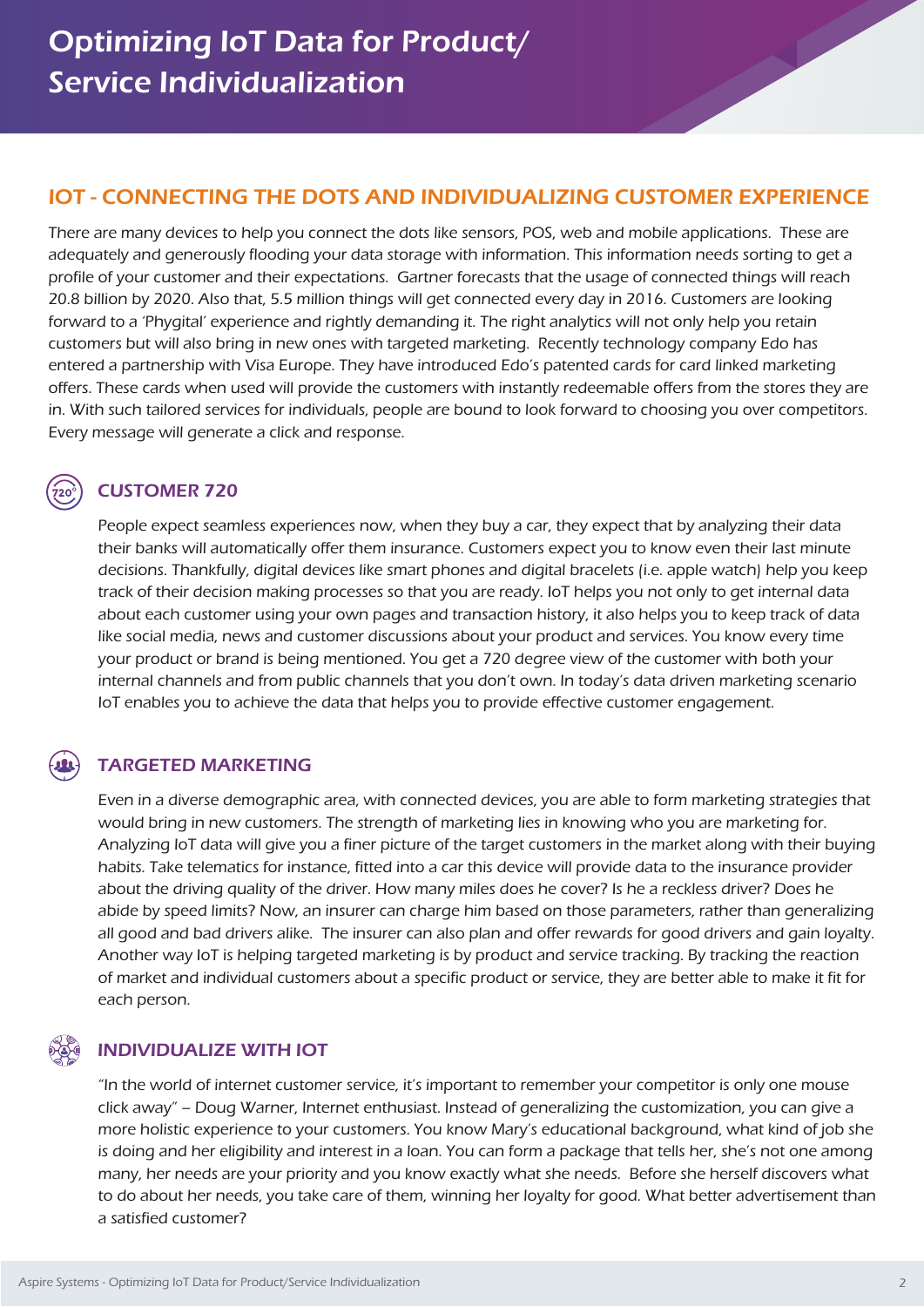Customization will only generalize your customers' needs. Like the same health insurance for a particular age group in an area. Individualization will form tailor-made offers for each of them giving them a feeling of recognition rather than anonymity. Using wearable gears like health monitors can provide crucial health information to your insurers, this can help them understand your needs and prepare plans for you. Using sensors in real estates, use of electricity and water could be controlled, cutting down on bills. Also, with the help of data gathered from connected devices, you'll be able to forecast what up sale and cross sale you may make with every customer.

### DATA SECURITY EÀ

Customers expect you to provide hassle free transaction options. That explains the growing number of people opting for mobile banking and contactless payment options. However, when they are allowing you to track them and provide them such ease of access, they are equally expecting high levels of security. Banks like HSBC are opting for biometric identification for their customers using mobile apps to ensure safety. Others are using GPS to track transactions made by customers and compare them with their geographical locations to detect frauds. Capco, provider of security facilities to banks uses sensors which can identify unusual heart rates and body temperature from customers to identify threats at banks. Thanks to big data analytics and connected devices these individuals then can be tracked and the authorities informed if needed.

### CUSTOMER SATISFACTION

"The customer experience is the next competitive battleground" – Jerry Gregoire, former Dell CIO. Data is the virtual asset waiting to be exploited. It is the information mine that can help bring in the revenue with the right analytics. According to a recent Datameer survey 48% of the companies are using big data analytics for customer analytics. Data collected from sensors and website activities present them with personalized offers on products you know they'll buy. With smart phones and beacons, you know when your customer is in the proximity of your bank. You can easily pre-queue customers before they arrive and provide them Wi-Fi while they wait.

From smart homes with connected devices, from the humidifier to the alarm clock, to self-driving cabs (Uber recently launched), IoT is the need of the hour in all industries. With the best tools and technologies at hand, providing a better individualized experience to your customers should naturally be the next thing to do. However the package comes with its own challenges. Avoiding the Analysis Paralysis is among the major challenges. Knowing which data to discard and which to keep, also devising effective marketing strategies using that information needs to be part of the plan. Using beacon and geo tracking, financial organizations can offer tailored services when a customer walks into a car dealership, shopping mall or restaurant. Insurance providers can send texts with timely offers when customers are travelling to adventurous places or visiting a doctor. With the growing number of IoT devices and more businesses taking to big data analytics, individualization of products and services is what the future holds.